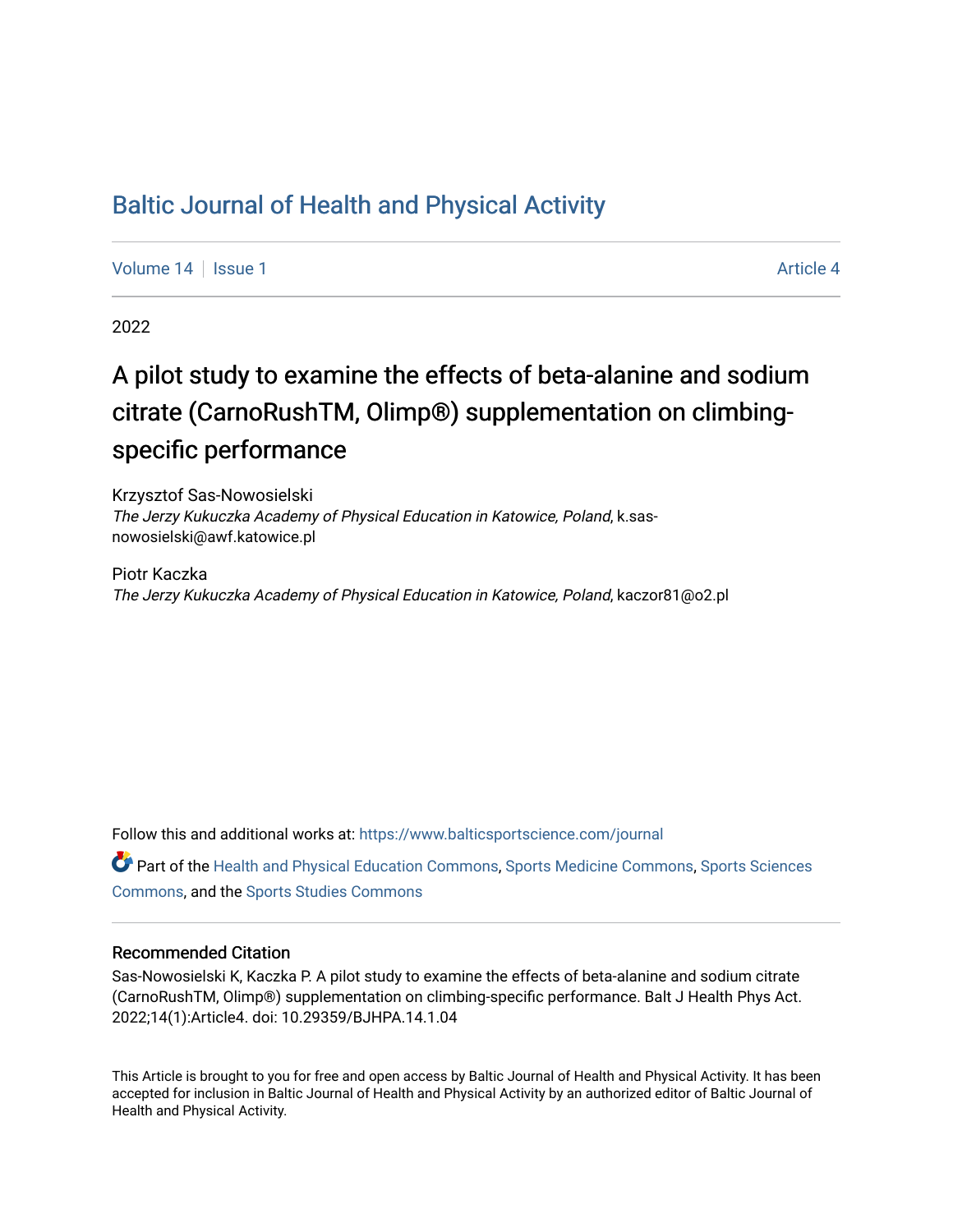

#### *Article*

# **A pilot study to examine the effects of beta-alanine and sodium citrate (CarnoRushTM, Olimp®) supplementation on climbing-specific performance**

**Krzysztof SAS-NOWOSIELSKI1 \*, Piotr KACZKA2**

- <sup>1</sup> The Jerzy Kukuczka Academy of Physical Education in Katowice, Poland; ORCI[D 0000-0002-9569-5954](https://orcid.org/0000-0002-9569-5954)
- <sup>2</sup> The Jerzy Kukuczka Academy of Physical Education in Katowice, Poland; ORCI[D 0000-0002-1730-6335](https://orcid.org/0000-0002-1730-6335)
- **\*** Correspondence: Krzysztof Sas-Nowosielski, The Jerzy Kukuczka Academy of Physical Education in Katowice, 40-065 Katowice, Mikołowska 72A; Poland; e-mail: k.sas-nowosielski@awf.katowice.pl

**Abstract:** Introduction. Competitive and rock climbers primarily rely on anaerobic energy metabolism, and acidosis may limit their performance. It is supposed that supplements that improve buffering capacities of the body, like β-alanine (BA) and sodium bicarbonate/citrate (SB/SC), may be useful in this sport. The aim of the study was to explore the efficacy of co-supplementation of BA and SC on climbing performance. Material and methods. 13 climbers (age 40.2 ±7.9 years, height 175.4  $\pm$ 8.4 cm, body mass 68.6  $\pm$ 13.9 kg, UIAA metric 9.2  $\pm$ 0.8) were randomly assigned to the supplement (SG;  $n = 7$ ) or control group (CG:  $n = 6$ ). For 4 wks, the SG was taking a supplement containing: BA 4 g·d, SC 0.6 g·d and histidine 0.2 g·d. Climbers were tested on two bouldering circuits done back and forth until exhaustion: "hard" and "easy". Results. Climbers from the SG significantly increased their performance in terms of the number of moves done in both circuits, hard *F*(1,11)  $= 5.44$ ,  $p = 0.04$ ,  $p^2 = 0.33$  and easy  $F(1,11) = 4.91$ ,  $p = 0.05$ ,  $q^2 = 0.33$ . Within group effect sizes were  $d =$ 0.49 and 0.46 for SG and 0.18 and 0.27 for CG, respectively. Conclusions. Co supplementation of BA and SC may improve performance in climbing, especially efforts lasting at least about one minute of continuous effort.

**Keywords:** climbing, supplementation, beta-alanine, sodium citrate.

**1. Introduction**

Indoor and rock climbing are activities that are becoming more and more popular among wide masses of people. Among the climbing activities that are also gaining in popularity is sport climbing, which was included in the program of the Olympic Games in Tokyo, postponed to the year 2021 due to the SARS-CoV-2 pandemic.

As a sport discipline, climbing contains three kinds of events, called a lead, speed and bouldering. Each of them imposes slightly different physiological requirements on the participants, but in all of them anaerobic metabolism plays an important role – in speed climbing the phosphagen system, while in bouldering and lead – fast glycolysis [1]. In the former, climbers are forced to do a series of moves requiring a high rate of force development or be able to maintain certain body positions that require intense isometric contractions. While individual efforts of this type may last from a few to tens of seconds, they are often repeated in rapidly successive intervals for a total of 4 or 5 minutes (in the final and qualifying rounds, respectively), called the rotation time, i.e. the interval that the competitor has at his disposal to complete a given boulder problem. In "lead" climbing, the competitor has to go as far as possible on the route, and the limiting factor – apart from

**Citation:** Sas-Nowosielski K, Kaczka P. A pilot study to examine the effects of beta-alanine and sodium citrate (CarnoRush<br/>m, Olimp®) supplementation on climbing-specific performance. Balt J Health Phys Act. 2022;14(1):Article4. https://doi.org/10.29359/BJHPA.14.1.04

Academic Editor:

Aleksandra Bojarczuk

Received: December 2020 Accepted: November 2021 Published: March 2022

**Publisher's Note:** BJHPA stays neutral with regard to jurisdictional claims in published maps and institutional affiliations.



**Copyright:** © 2022 by Gdansk University of Physical Education and Sport.

Submitted for possible open access publication under the terms and conditions of the Creative Commons Attribution (CC-BY-NC-ND) license (https://creativecommons.org/licenses/ by/4.0/).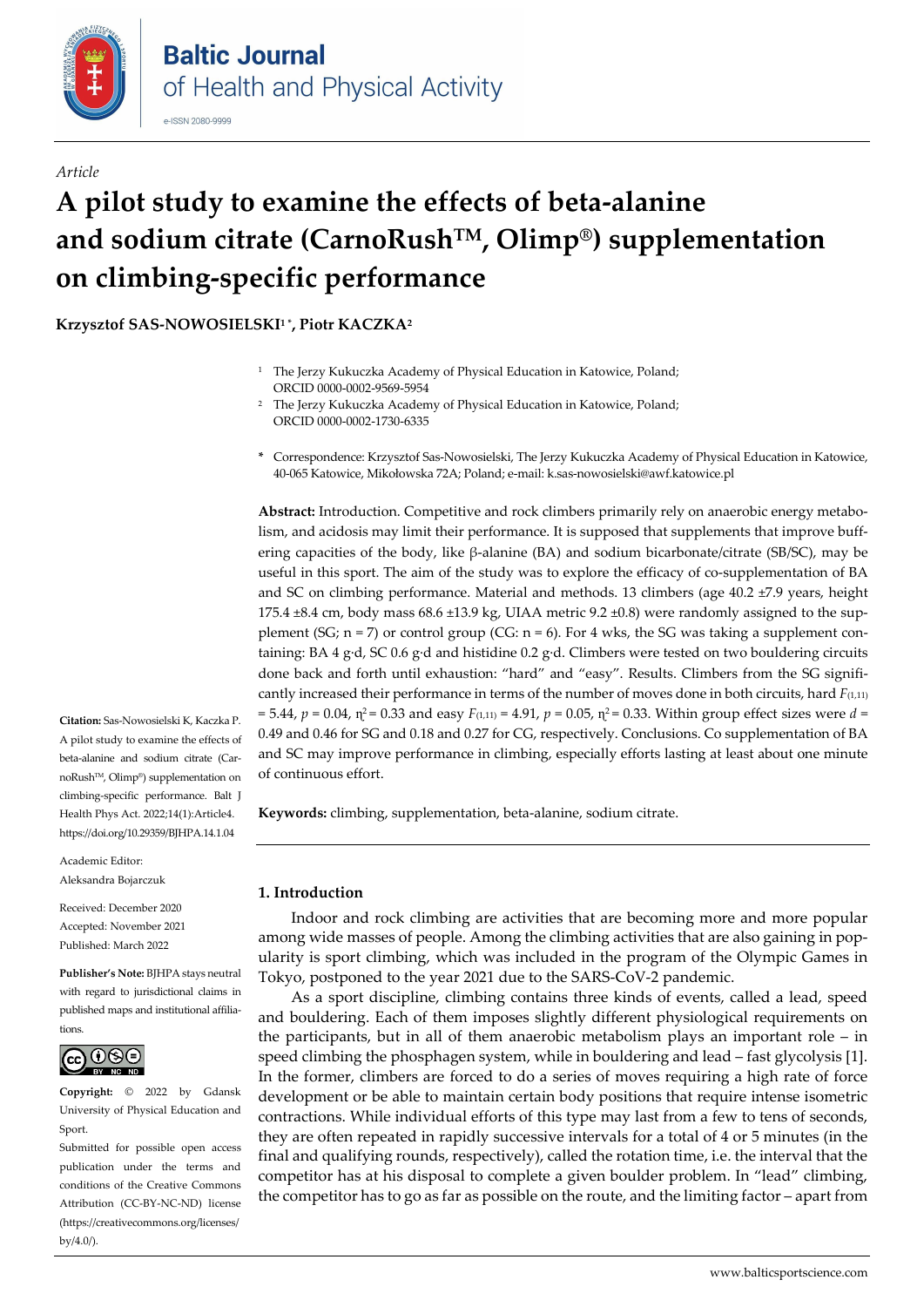technical and tactical skills – is the ability to sustain high-intensity continuous effort. Therefore, in contemporary climbing anaerobic power and power endurance, especially in relation to the upper body, are considered to be important factors influencing chances of success in competitive climbing [2–4].

In a situation where the body's oxygen supply is insufficient, carbohydrates are broken down into pyruvate which can be subsequently converted into lactate [5–6]. The resultant reduction of a muscle cell pH due to accumulation of H<sup>+</sup> ions affects its contractile properties decreasing the muscle's ability to force production and leads to fatigue, e.g. by inhibiting glycolytic enzymes, interfering with cross-bridge formation between actin and myosin, or interfering with the release of cations  $Ca<sub>2</sub>$ <sup>+</sup> from the sarcoplasmic reticulum [7– 8]. Thus, interventions that may reduce  $H^*$  accumulation, enhance its removal from muscle cells and increase buffering capacities of the body may be advantageous for efforts taking place in the zone of anaerobic metabolism [9, 10]. Among these interventions, the leading role is played by supplementation with sodium bicarbonate or sodium citrate and β-alanine, the former by inducing extracellular alkalosis and increasing H + efflux from the muscles [9, 11], and the latter as a promoter of carnosine, which is the most important intracellular muscle buffer [12]. Both of these supplements have been the subject of extensive research, although, in the majority of studies, each of them has been examined individually, and their effectiveness in this area has also been a subject of several meta-analyses [12–16]. As both these compounds act in different spaces within the body (intracellular vs extracellular), co-supplementation of both should theoretically have an additive effect. However, the studies that were carried out to verify this hypothesis gave inconclusive results [17–19]. For example, Tobias [17] in a study of judo and ju-jitsu athletes performing 4 series of 30-second test battles, found that although β-alanine supplementation improved results by 7% and sodium bicarbonate by 8%, simultaneous intake of both of these substances resulted in a 14% improvement. However, in Ducker, Dawson and Wallman's [18] study, sodium bicarbonate supplementation alone resulted in better performance in repeated-sprints (lasting 2–4 seconds) with brief recovery periods than the combination of β-alanine and sodium bicarbonate. Of course, the direct comparison of research results is limited in that it concerned two different forms of activity, both motor and physiological, although in both cases they were intermittent high-intensity efforts.

In view of the rapid development that is observed in sport and rock climbing, coaches and athletes are looking for methods to optimise training and competitive performance. However, although an increasing number of studies on some aspects of motor preparation can be observed, only a few studies have been devoted to dietary and supplementation strategies, some of them were only theoretical considerations, attempting to extrapolate to climbing the results of research conducted in the broader context of sports activities [1–2].

To date, to the best of our knowledge, no study addressed the issue of the ergogenic potential of combined supplementation of the abovementioned compounds on specific climbing performance. Therefore, the aim of the study was to explore the efficacy of Carno Rush<sup>™</sup> (Olimp®), a supplement containing β-alanine (57.8%) and sodium citrate (8.7%), with the addition of L-histidine (2.9%) and vitamin B6, on climbing performance..

#### **2. Materials and Methods**

#### *2.1. Participants*

Thirteen climbers, members of the climbing team practicing in an artificial wall located in the Academy of Physical Education in Katowice, Poland, participated in the study. The participants' mean age was 40.2±7.9 years, height 175.4±8.4 cm, body mass 68.6±13.9 kg, and the climbing level expressed in the International Association of Rock Climbing Research scoring method was 16.5±2.1 [20]. They were randomly assigned to the supplement ([SG]  $n = 7$ ) or control group ([CG]  $n = 6$ ). Initially, both groups were equally numerous; however, one climber from the CG resigned due to professional duties,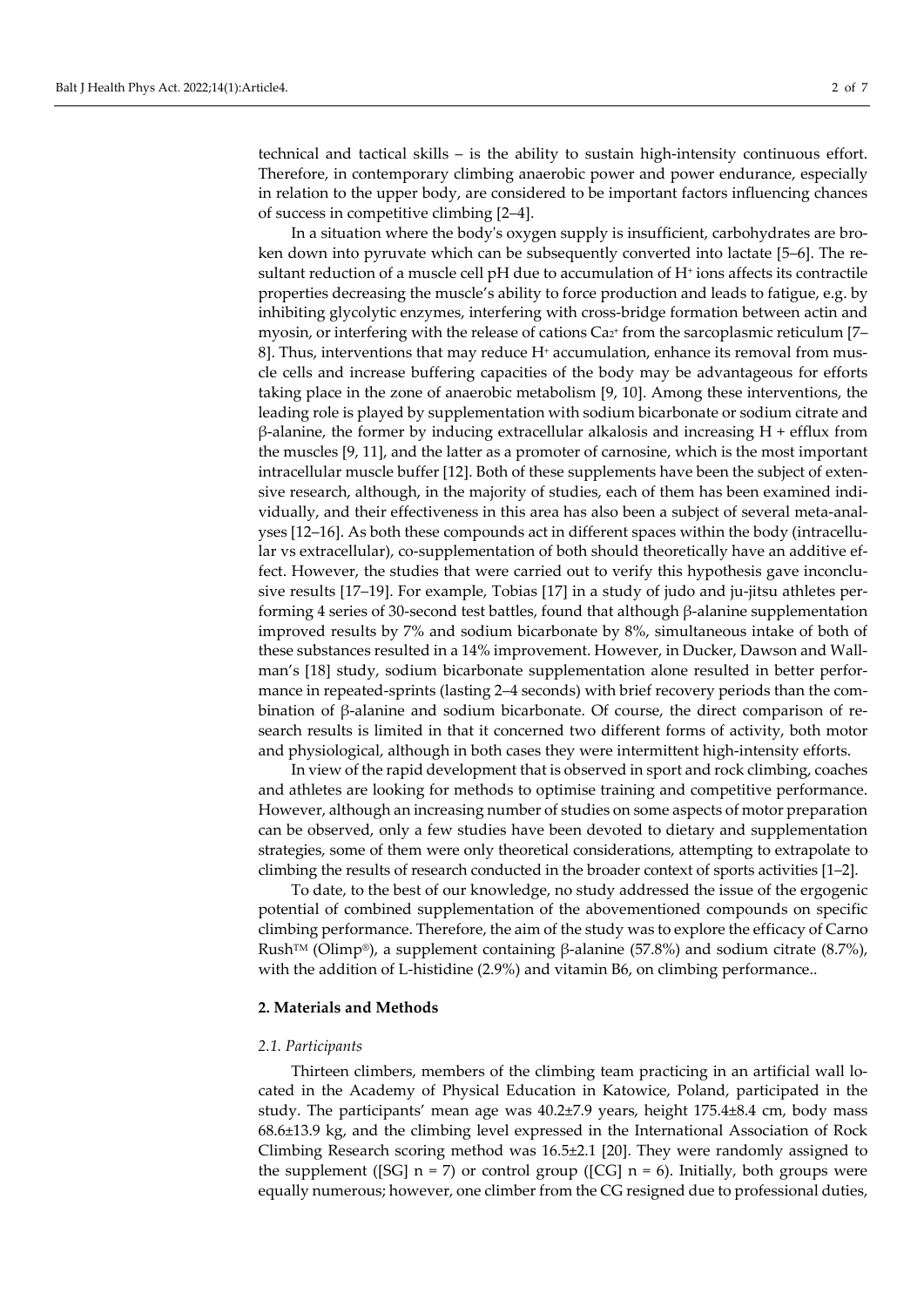and another one from the SG received an injury being forced to stop his training regimen for a week. The study was approved by the local bioethical commission.

The SG has taken the supplement for 4 wks in daily doses of  $\beta$ -alanine 4 g/d and sodium citrate 0.6 g/d. Both groups completed the same exercise protocol 2 days/wk (bouldering and lead climbing). At weekends, they climbed on their own. Climbers were tested on two bouldering circuits done back and forth until exhaustion: a) "hard" – difficulty from ca FB 7a to 7a+ one way, wall overhang 30 $^{\circ}$ , type of holds: crimps (Split Grip Line<sup>TM</sup>, Bluepill®); b) "easy" – difficulty from ca 6a+ to 6b one way, wall overhang  $10^{\circ}$ , type of holds: slopers and rounded jugs (GatewayTM, T-wall®). Both circuits had a "continuous" character, i.e. the route setter tried to make the difficulties of all individual movements more or less similar, and in particular not establishing the so-called "selective place," meaning single movement much harder than the others. In both traverses, plenty of footholds were screwed on, and their use was not determined allowing climbers to use them to their convenience. During both trials, participants were allowed to use chalk to keep their hands dry.

After initial trials, all holds were removed from the wall and screwed on just before the POST test. In this way, participants could neither train on the circuits nor on the holds used on them. Climbers were assessed in the same way as in climbing competitions i.e. counting the furthest hold "controlled" (full number) or "used" (full number and 0.5 decimal points added). Additionally, time to exhaustion (TtE) was measured. The rest period between both trials was 10 min. As a result of the draw, two best (8c) climbers were found in the SG; therefore, in the mean PRE number of moves of the hard circuit the trend towards the significance between the groups was observed ( $p = 0.070$ ). The difference in the easy circuit was not significant (*p* = 0.115).

#### *2.2. Data analysis*

All data are presented as means and standard deviations. To determine differences in SG and CG at baseline, t-tests were conducted. Repeated measures ANOVA – time (Pre, Post) × group (SG, CG) were used to investigate the effects of supplementation on performance in climbing. When significant main effects were found, a Bonferroni post-hoc was conducted to determine where the differences occurred. The within group effect size was calculated using Cohen's d, and the obtained values were interpreted, as recommended by Cohen, as "small" *d* = 0.20, "moderate" *d* = 0.50, and "large" *d* = 0.80 [21]. Statistical significance was accepted at *p* < 0.052.2.

#### **3. Results**

All performance results of climbers are shown in Table 1. There were significant interactions time × group for mean changes in the number of movements done in both circuits, "hard" and "easy", with similar effect size  $n^2 = 0.33$ . As post hoc analyses revealed, the difference between pre and post reached significance in SG, but not in CG. This result was supported by large effect sizes in the SG, which were: Cohen's *d* = 0.49 and *d* = 0.46, respectively, comparing to  $d = 0.18$  and  $d = 0.27$  in CG. Detailed statistics are shown in Table 1.

Taking into consideration the number of moves done in both traverses, CG added about two moves from baseline to post supplementation period. This progress can be attributed to the effects of the training stimuli that were applied regularly over the 4-week duration of the experiment. By contrast, climbers from SG were able to do on average six moves more on the hard circuit (and stay on the wall for over 29 s longer) and seven moves on the easy one (staying on the wall about 22 s longer). In relative terms, these improvements were 33.5% and 33.7%.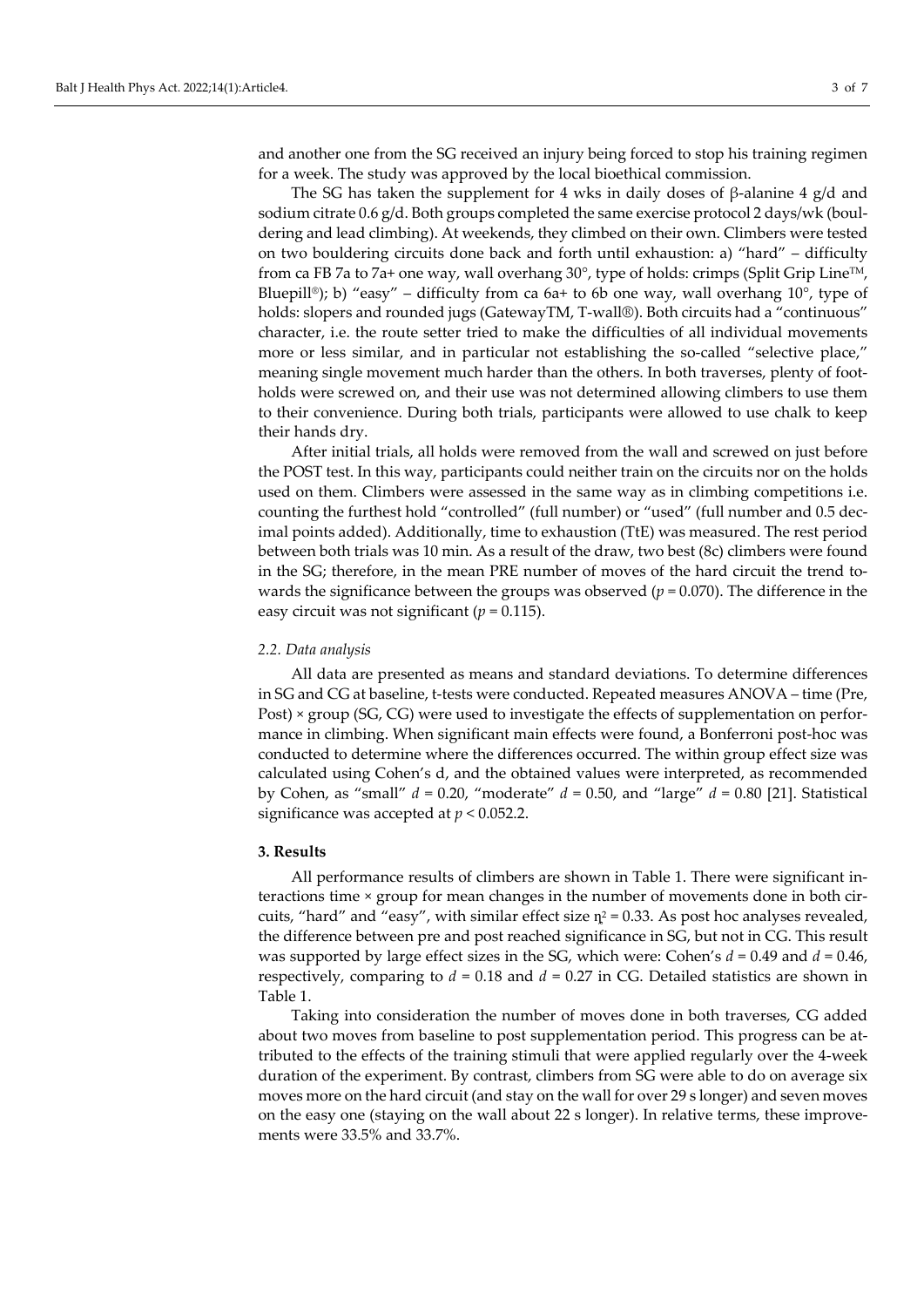| Variable      | Group      | Pre<br>(mean±SD)                   | Post<br>(mean±SD)                  | $F(1, 11)$ ,<br>р,<br>$\eta^2$ | post hoc  | Cohen's<br>d |
|---------------|------------|------------------------------------|------------------------------------|--------------------------------|-----------|--------------|
| Easy travers  | Control    | $8.3 \pm 3.6$<br>$(4.6-12.1)$      | $8.8 \pm 1.8$<br>$(6.9 - 10.8)$    | 5.44,<br>0.04,<br>0.33         | <b>NS</b> | $-0.18$      |
|               | Supplement | $17.4 \pm 10.6$<br>$(7.7 - 27.2)$  | $23.4 \pm 13.8$<br>$(10.6 - 36.2)$ |                                | 0.019     | $-0.49$      |
| Easy traverse | Control    | $25.0 \pm 8.5$<br>$(16.1 - 33.9)$  | $27.2 \pm 7.9$<br>$(18.8 - 35.5)$  | 4.91,<br>0.05,<br>0.33         | <b>NS</b> | $-0.27$      |
|               | Supplement | $37.0 \pm 20.5$<br>$(15.5 - 58.5)$ | $48.0 \pm 27.2$<br>$(19.5 - 76.5)$ |                                | 0.018     | $-0.46$      |

**Table 1.** Effects of supplementation on mean (± SD) number of moves on circuits, "hard" and "easy".

NS – non-significant

#### **4. Discussion**

To the best of our knowledge, this is the first study to examine the ergogenic effects of the supplement containing β-alanine with sodium citrate (CarnoRushTM) on specific climbing performance. To our best knowledge, only Wood [22] has studied the effects of β-alanine supplementation on bouldering performance, finding that the 4-week supplementation programme did not improve climbing performance with the exception of the rate of perceived exertion. Contrary to this result, the main finding of our study is that 4 weeks of supplementation may enhance short-term endurance in climbing. As mean times to exhaustion in our study were from about half to three minutes depending on the difficulty of the circuit, it is consistent with findings that efforts from the range 0.5–10 min are the most prone to β-alanine supplementation [6].

In conclusion, the subjects taking the supplement, consisting of β-alanine and sodium citrate, were able to climb longer and make more moves on both the hard and the easy circuit. This observation has two kinds of consequences: Firstly, for the conditioning process, where more training volume means a stronger training stimulus, which should result in stronger adaptive responses. Secondly, the possibility of making more than one move may determine where the competitor will rank during a climbing competition, where sometimes the win or lose is determined by the difference of one move or even by its initiation from a given hold. In rock climbing, being successful on the route is at stake. In the case of "speed climbing", it is somehow by its definition, because the essence of this kind of event is to climb the wall as quickly as possible, which for world-class athletes means climbing a 15-meter wall in six to seven seconds. In bouldering, the issue is a bit more complicated due to the varied nature of the so-called problems (i.e. short climbing routes done without belay ropes), both between competitions and within the same round in the same competition. Since, according to the regulations, the longest problem in a competition can cover up to 12 holds, the time to overcome such a problem can be several dozen seconds, and thus reach the zone of lactate anaerobic metabolism, where substances such as β-alanine or sodium bicarbonate/citrate show the greatest effectiveness. Even if a significant part of the problems during bouldering competitions requires a shorter time to overcome them, it is not uncommon for such an effort to be repeated many times in short intervals, e.g. in a situation where a given competitor during his/her rotation time falls many times before reaching the first scoring hold ("the zone") or reaches the top. However, our study did not evaluate the effectiveness of a multi-component supplement containing alkalizing ingredients for efforts typical of bouldering competitions. Therefore, one should be careful in drawing conclusions about the effectiveness of the assessed sup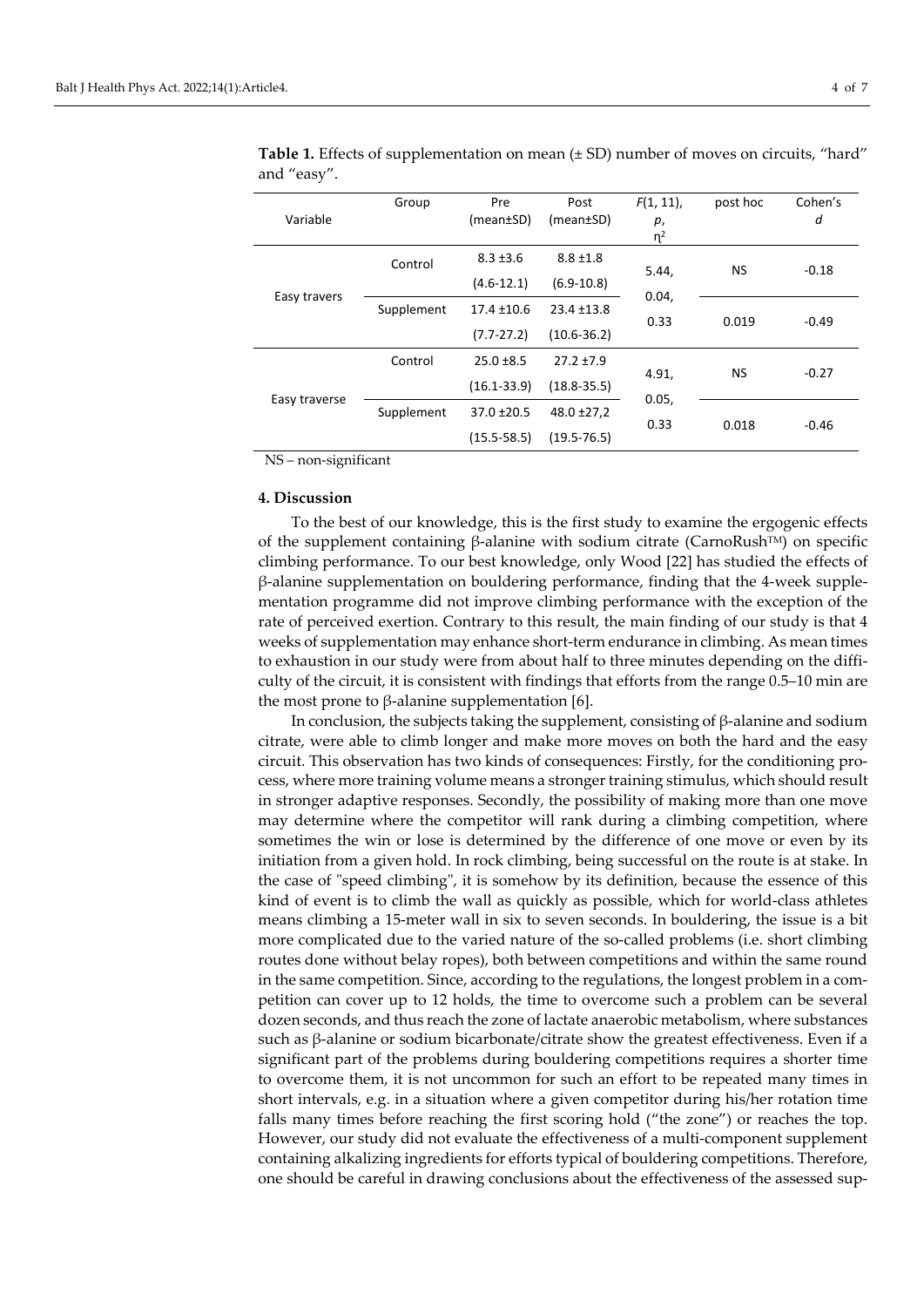plement for this type of effort. However, the effectiveness of multi-ingredient performance supplement containing buffering agents in terms of competitive-like bouldering efforts (intermittent, high-intensity) has not been assessed in our study.

This study has some limitations which should lead readers to interpret the findings with some caution. Firstly, although most climbers could be classified as advanced according to the criterion proposed by Draper et al. [20], two of them represented an elite level and because they had been drawn into the supplement group their performance influenced the mean results of this group. Secondly, the sample size within each group was quite small which might have led to less meaningful results. Thirdly, although we are convinced of the practical value of the "real world" performance, the lack of measurements of intramuscular carnosine or blood lactate may be considered as another limitation. However, although these are objective biochemical indicators showing the body's reaction to supplementation, at the same time, from the point of view of training practice, the most interesting for coaches and athletes are specific quantitative and qualitative parameters of effort (such as intensity, power output, training volume, etc.) and behavioural indicators (in the case of climbing, it is the extent to which the competitor effectively manages the climbing route). Since, due to the invasiveness of this measurement, it would be difficult to maintain the hygiene of sampling in the conditions of a climbing gym with high air dust caused by airborne magnesium and it would be difficult to recruit climbers who would agree to violate the integrity of the skin during climbing, we focused only on the observed behavioural parameters as the most important from a practical point of view. Another important limitation, which should be mentioned, was not controlling the participants' diet during the study. Similarly, although all participants took part together in two training sessions per week, the remaining days of the week were at their disposal. As far as we know, at weekends they climbed on their own at other climbing gyms and/or in the rocks, and also took part in competitions of the regional boulder league season starting at that time. Despite obvious limitations, we believe our work could be a starting point for further research in supplementation strategies that could be used by sport climbers. This area remains largely unexplored.

#### **5. Conclusions**

Four weeks of co supplementation with beta-alanine and sodium citrate led to an improvement in performance during climbing tasks, especially efforts lasting at least about one minute of continuous effort. This study suggests that a supplement containing both compounds might be an effective ergogenic aid for climbers.

#### **References**

- 1. Michael MK, Witard OC, Joubert L. Physiological demands and nutritional considerations for Olympic-style competitive rock climbing. Cogent Med. 2019;6:166-199. doi: [10.1080/2331205X.2019.1667199](https://doi.org/10.1080/2331205X.2019.1667199)
- 2. Smith EJ, Storey R, Ranchordas MK. Nutritional considerations for bouldering. Int J Sport Nutr Exerc Metab. 2017;27:314-324. doi: [10.1123/ijsnem.2017-0043](https://doi.org/10.1123/ijsnem.2017-0043)
- 3. Mabe J, Butler SL. Analysis of contemporary anaerobic sport specific training techniques for rock climbing. Sport J. 2016;1.
- 4. Phillips KC, Sassaman JM, Smoliga JM. Optimizing rock climbing performance through sport-specific strength and conditioning. Str Cond J. 2012;34:1-18. doi: [10.1519/SSC.0b013e318255f012](https://doi.org/10.1519/SSC.0b013e318255f012)
- 5. Danaher J, Gerber T, Wellard RM, Stathis CG. The effect of β-alanine and NaHCO3 co-ingestion on buffering capacity and exercise performance with high-intensity exercise in healthy males. Eur J Appl Phys. 2014;114:1715-1724. doi: [10.1007/s00421-014-2895-9](https://doi.org/10.1007/s00421-014-2895-9)
- 6. Saunders B, Elliott-Sale K, Artioli GG, Swinton PA, Eimear D, Roschel H, et al. β-alanine supplementation to improve exercise capacity and performance: A systematic review and metaanalysis. Br J Sports Med. 2017;51:658-669. doi: [10.1136/bjsports-2016-096396](https://doi.org/10.1136/bjsports-2016-096396)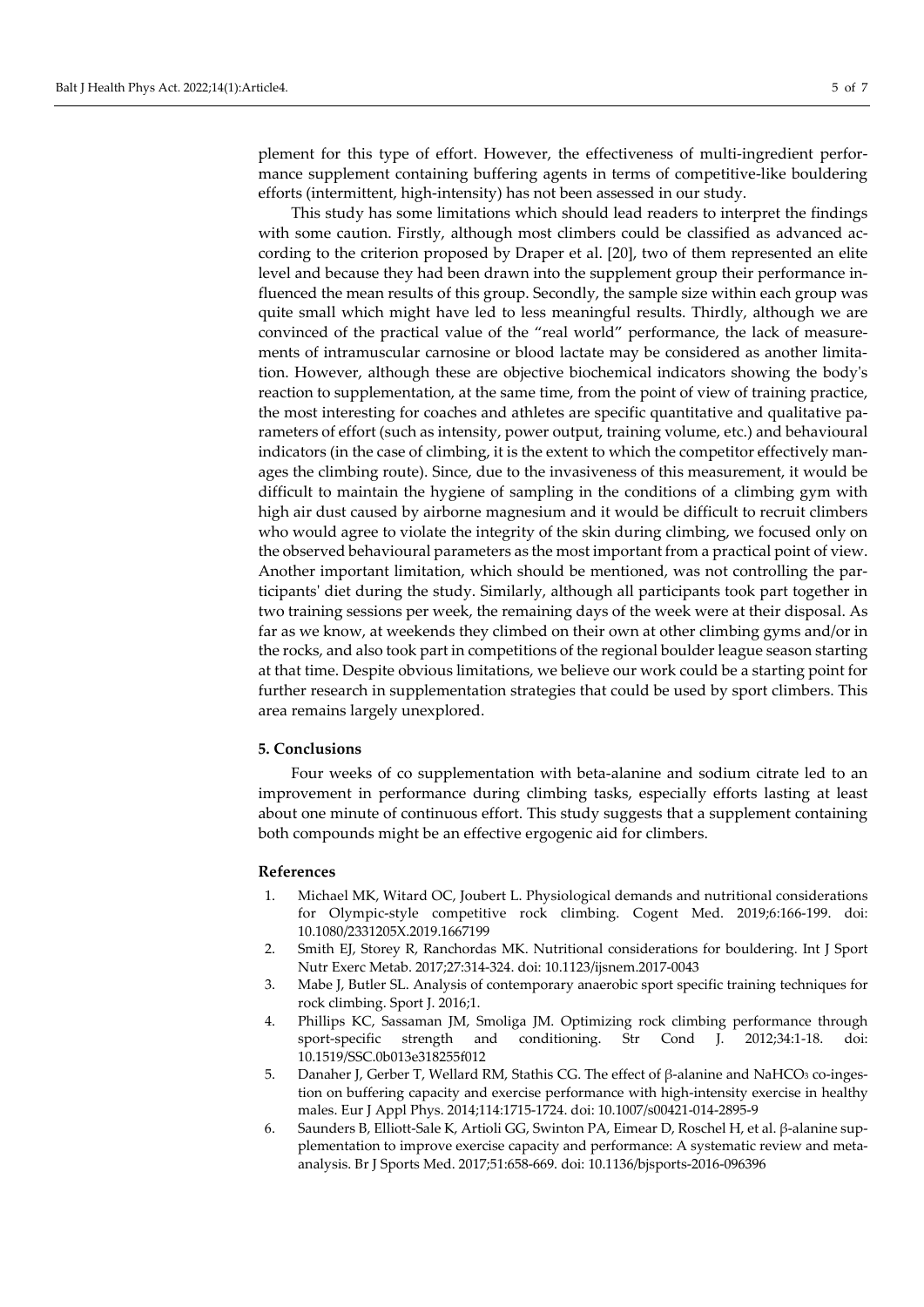- 7. Debold EP, Beck SE, Warshaw DM. Effect of low pH on single skeletal muscle myosin mechanics and kinetics. Am J Physiol Cell Physiol. 2008;295:173-179. doi: [10.1152/aj](https://doi.org/10.1152/ajpcell.00172.2008)[pcell.00172.2008](https://doi.org/10.1152/ajpcell.00172.2008)
- 8. Bishop D, Edge J, Davis C, Goodman C. Induced metabolic alkalosis affects muscle metabolism and repeated-sprint ability. Med Sci Sport Exerc. 2004;36(5):807-813. doi: [10.1249/01.MSS.0000126392.20025.17](https://doi.org/10.1249/01.MSS.0000126392.20025.17)
- 9. Hollidge-Horvat MG, Parolin ML, Wong D, Jones NL, Heigenhauser GJF. Effect of induced metabolic alkalosis on human skeletal muscle metabolism during exercise. Am J Physiol. 2000;278:316-329. doi: [10.1152/ajpendo.2000.278.2.E316](https://doi.org/10.1152/ajpendo.2000.278.2.E316)
- 10. Kaczka P, Batra A, Kubicka K, Maciejczyk M, Rzeszutko-Belzowska A., Pezdan-Sliz I, et al. Effects of pre-workout multi-ingredient supplement on anaerobic performance: Randomized double-blind crossover study. Int J Environ Res Publ Health. 2020;17;8262. doi: [10.3390/ijerph17218262](https://doi.org/10.3390/ijerph17218262)
- 11. McNaughton LR, Siegler J, Midgley A. Ergogenic effects of sodium bicarbonate. Curr Sport Med Rep. 2008;7:230-236. doi: [10.1249/JSR.0b013e31817ef530](https://doi.org/10.1249/JSR.0b013e31817ef530)
- 12. Culbertson JY, Kreider RB, Greenwood M, Matthew C. Effects of β-alanine on muscle carnosine and exercise performance: A review of the current literature. Nutrients. 2010;2:75-98. doi: [10.3390/nu2010075](https://doi.org/10.3390/nu2010075)
- 13. Quesnele JJ, Laframboise MA, Wong JJ, Kim P, Wells GD. The Effects of β-alanine supplementation on performance: A systematic review of the literature. Int J Sport Nutr Exerc Metab. 2014;24:14-27. doi: [10.1123/ijsnem.2013-0007](https://doi.org/10.1123/ijsnem.2013-0007)
- 14. Grgic J, Rodriguez Ramon RF, Garofolini A, Saunders B. Effects of sodium bicarbonate supplementation on muscular strength and endurance: A systematic review and meta-analysis. Sports Med. 2020;2. doi: [10.1007/s40279-020-01275-y](https://doi.org/10.1007/s40279-020-01275-y)
- 15. Matson LG, Tran ZV. Effects of sodium bicarbonate ingestion on anaerobic performance: A meta-analytic review. Int J Sports Nutr. 1993;3(1):2-28. doi: [10.1123/ijsn.3.1.2](https://doi.org/10.1123/ijsn.3.1.2)
- 16. Hadzic M, Eckstein ML, Schugardt M. The impact of sodium bicarbonate on performance in response to exercise duration in athletes: A systematic review. J Sports Sci Med. 2019;18:271- 281.
- 17. Tobias G, Benatti FB, de Salles Painelli V, Roschel H, Gualano B, Sale C, et al. Additive effects of β-alanine and sodium bicarbonate on upper-body intermittent performance. J Amin Acids. 2013;45:309-317. doi[: 10.1007/s00726-013-1495-z](https://doi.org/10.1007/s00726-013-1495-z)
- 18. Ducker KJ, Dawson B, Wallman, KE. Effect of beta alanine and sodium bicarbonate supplementation on repeated-sprint performance. J Strength Cond Res. 2013:27(12):3450-3460. doi: [10.1519/JSC.0b013e31828fd310](https://doi.org/10.1519/JSC.0b013e31828fd310)
- 19. Danaher J, Gerber T, Wellard RM, Stathis CG. The effect of β-alanine and NaHCO3 co-ingestion on buffering capacity and exercise performance with high-intensity exercise in healthy males. Eur J Appl Physiol. 2014;114:1715-1724. doi[: 10.1007/s00421-014-2895-9](https://doi.org/10.1007/s00421-014-2895-9)
- 20. Draper N, Giles D, Schöffl V, Fuss KF, Watts PB, Wolf P, et al. Comparative grading scales, statistical analyses, climber descriptors and ability grouping: International Rock Climbing Research Association Position Statement. Sports Tech. 2015;8(3-4):88-94. doi: [10.1080/19346182.2015.1107081](https://www.tandfonline.com/doi/full/10.1080/19346182.2015.1107081)
- 21. Lakens D. Calculating and reporting effect sizes to facilitate cumulative science: A practical primer for t-tests and ANOVAs. Front Psychol. 2013;4:863. doi: [10.3389/fpsyg.2013.00863](https://doi.org/10.3389/fpsyg.2013.00863)
- 22. Wood D. The effects of beta-alanine on indoor bouldering performance. [Available at: [https://www.semanticscholar.org/paper/THE-EFFECTS-OF-BETA-ALANINE-ON-IN-](https://www.semanticscholar.org/paper/THE-EFFECTS-OF-BETA-ALANINE-ON-INDOOR-BOULDERING-Wood/f9132a3f819c59c338c3119819cfc29323a7804f)[DOOR-BOULDERING-Wood/f9132a3f819c59c338c3119819cfc29323a7804f](https://www.semanticscholar.org/paper/THE-EFFECTS-OF-BETA-ALANINE-ON-INDOOR-BOULDERING-Wood/f9132a3f819c59c338c3119819cfc29323a7804f) Accessed on 8 January, 2020].